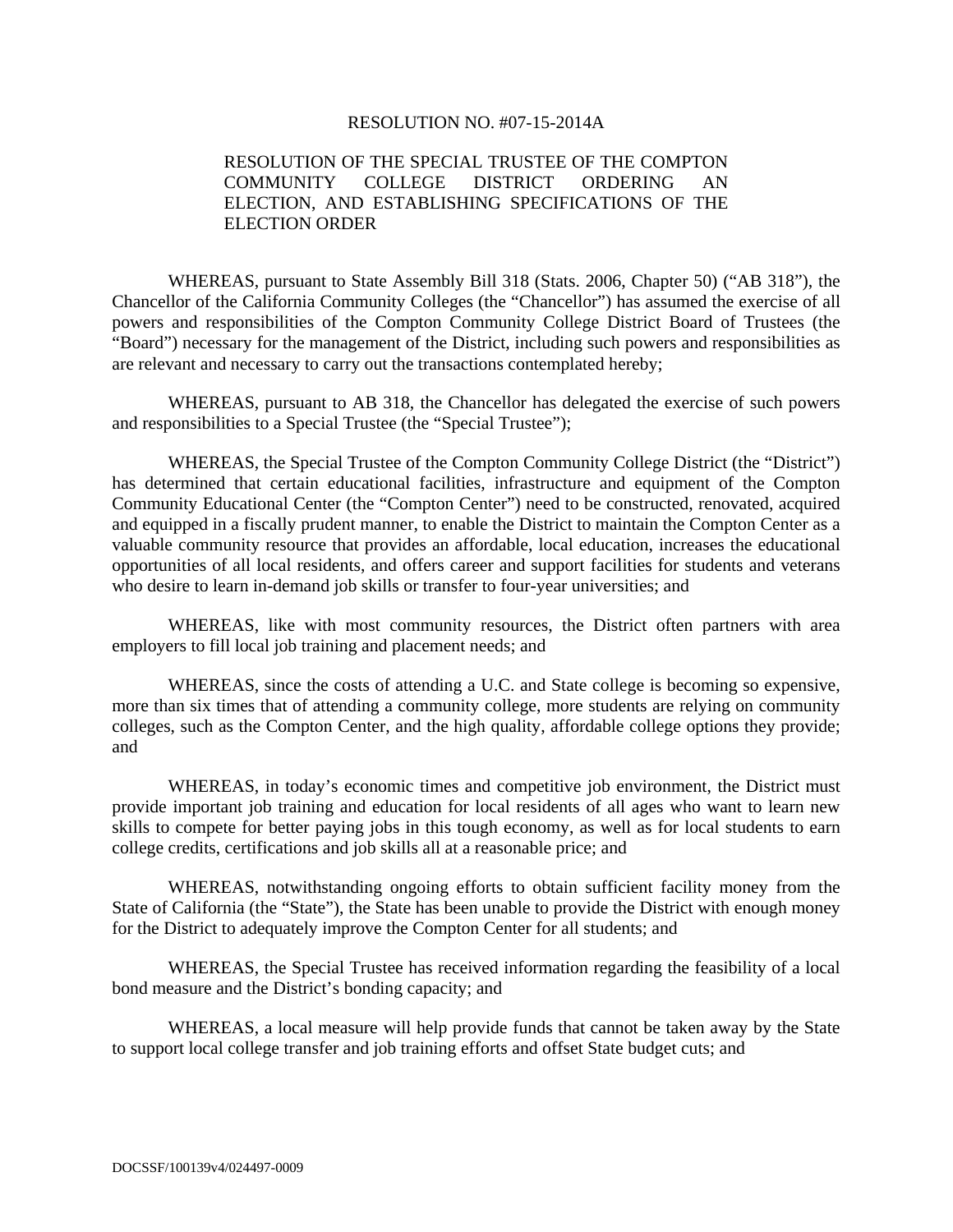WHEREAS, such a local measure will include mandatory taxpayer protections, including an independent citizens' oversight of all funds and mandatory annual financial audits to ensure funds are spent only as authorized; and

WHEREAS, the District has solicited stakeholder and community input on priorities from students, faculty, staff, business and civic leaders, and the community; and

WHEREAS, in the judgment of the Special Trustee, it is advisable to provide additional funding to prepare local students and veterans for transfer to four-year colleges and universities, and/or successful jobs and careers, by means of a general obligation bond, issued in a financially prudent manner, and that such projects be undertaken in compliance with all laws relating to open and public bidding; and

WHEREAS, Proposition 46, approved by the voters of the State of California on June 3, 1986 ("Proposition 46"), amended Section 1(b) of Article XIIIA of the California Constitution by adding a provision which exempts from the 1% of full cash value limitation, those *ad valorem* taxes used to pay for debt service on any bonded indebtedness for the acquisition or improvement of real property approved on or after July 1, 1978, by two-thirds of the votes cast by voters voting on the proposition; and

WHEREAS, on November 7, 2000, the voters of California approved the Smaller Classes, Safer Schools and Financial Accountability Act ("Proposition 39") which reduced the voter threshold for *ad valorem* tax levies used to pay for debt service on bonded indebtedness to 55% of the votes cast on a community college district general obligation bond; and

WHEREAS, concurrent with the passage of Proposition 39, Chapter 1.5, Part 10, Division 1, Title 1 (commencing with Section 15264) of the Education Code (the "Act") became operative and established requirements associated with the implementation of Proposition 39; and

WHEREAS, the Special Trustee desires to make certain findings herein to be applicable to this election order and to establish certain annual financial audit requirements, standards of financial accountability and citizen oversight which are contained in Proposition 39 and the Act; and

WHEREAS, the Special Trustee determines that, in accordance with Opinion No. 04-110 of the Attorney General of the State of California, the restrictions in Proposition 39, which prohibit any bond money from being wasted or used for inappropriate administrator salaries and other operating expenses of the District shall be strictly enforced by the District's Citizens' Bond Oversight Committee; and

WHEREAS, pursuant to Education Code Section 15270, based upon a projection of assessed property valuation, the Special Trustee has determined that, if approved by voters, the tax rate levied to meet the debt service requirements of the bonds proposed to be issued will not exceed the Proposition 39 limits per year per \$100,000 of assessed valuation of taxable property; and

WHEREAS, Section 9400 *et seq*. of the Elections Code of the State of California (the "Elections Code") requires that a tax rate statement be contained in all official materials, including any ballot pamphlet prepared, sponsored or distributed by the District, relating to the election; and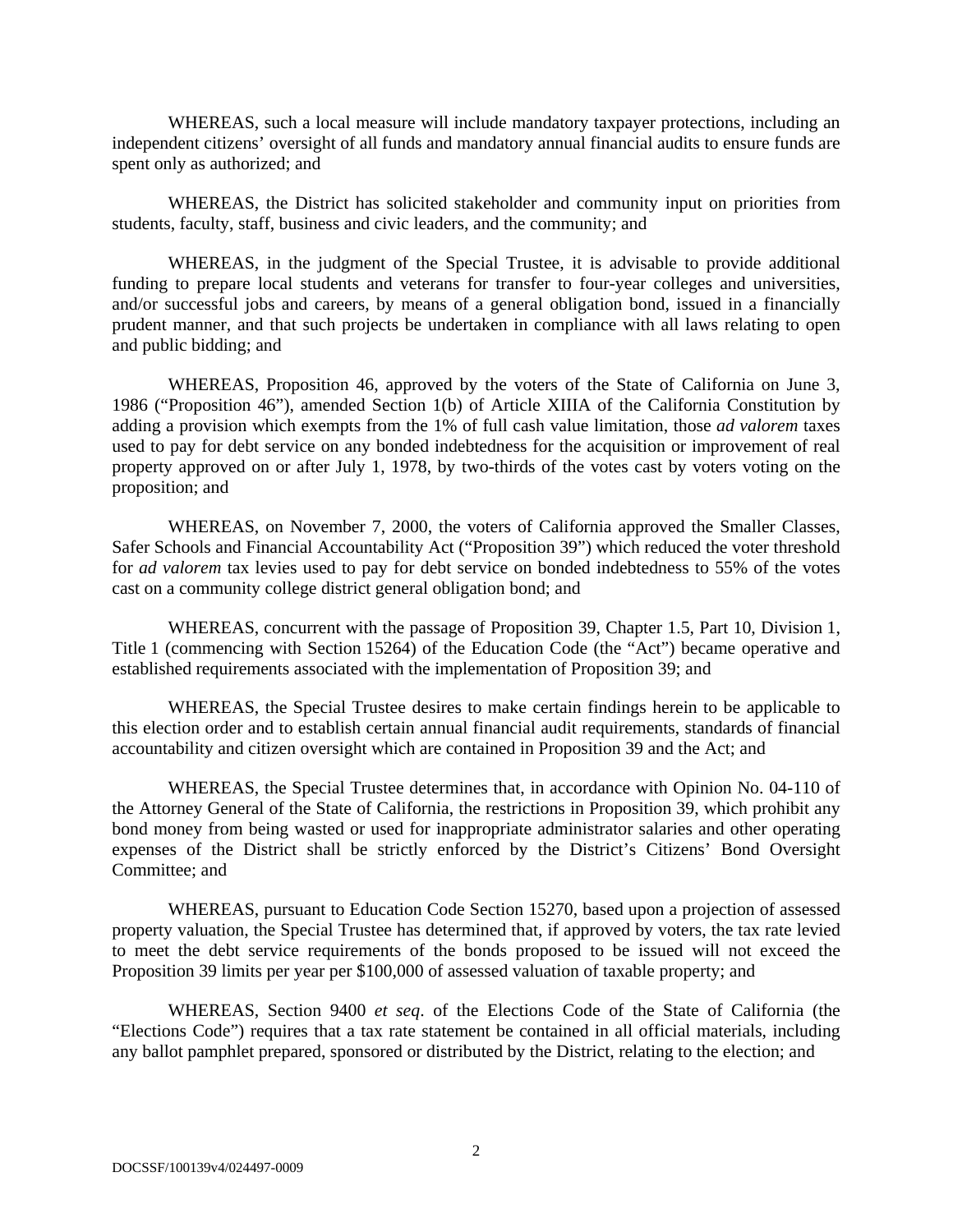WHEREAS, the Special Trustee now desires to authorize the filing of a ballot argument in favor of the proposition to be submitted to the voters at the election; and

WHEREAS, pursuant to the California Elections Code, it is appropriate for the Special Trustee to request consolidation of the election with any and all other elections to be held on Tuesday, November 4, 2014, and to request the Los Angeles County Registrar of Voters to perform certain election services for the District; and

WHEREAS, in the judgment of the Special Trustee, it is advisable to request the Los Angeles County Registrar of Voters to call an election pursuant to Proposition 39 on the question of whether general obligation bonds shall be issued and sold on behalf of the District for purposes set forth below.

NOW THEREFORE, THE SPECIAL TRUSTEE OF THE COMPTON COMMUNITY COLLEGE DISTRICT DOES HEREBY RESOLVE, DETERMINE AND ORDER AS FOLLOWS:

Section 1. That the Special Trustee, pursuant to Education Code Sections 15100 *et seq*., Sections 15264 *et seq*. and Government Code Section 53506, hereby requests the Los Angeles County Registrar of Voters to call an election under the provisions of Proposition 39 and the Act and submit to the electors of the District the question of whether bonds of the District in the aggregate principal amount of \$100,000,000 (the "Bonds") shall be issued and sold to raise money for the purposes described in Exhibits "A" and "B" hereto. Both exhibits are directed to be printed in the voter sample ballot pamphlet.

Section 2. That the date of the election shall be November 4, 2014.

Section 3. That the purpose of the election shall be for the voters in the District to vote on a proposition, a copy of which is attached hereto and marked Exhibit "A" and incorporated by reference herein, containing the question of whether the District shall issue the Bonds to pay for improvements to the extent permitted by such proposition. In compliance with Proposition 39 and the Act, the ballot proposition in Exhibit "A" is subject to the following requirements and determinations:

(a) the proceeds of the sale of the Bonds shall only be used for the purposes set forth in the ballot measure and not for any other purpose, including faculty and administrator salaries and other college operating expenses;

(b) that the Special Trustee, in compliance with Proposition 39, and in establishing the projects set forth in Exhibit "B", evaluated the student safety, enrollment, class size, class availability, information technology and the job training needs of the District;

(c) that the Special Trustee will cause to be conducted an annual, independent performance audit to ensure that the Bond moneys are expended for the projects identified in Exhibits "A" and "B" hereto;

(d) that the Special Trustee will cause an annual, independent financial audit of the proceeds from the sale of Bonds to be conducted until all of the Bond proceeds have been expended and accounted for;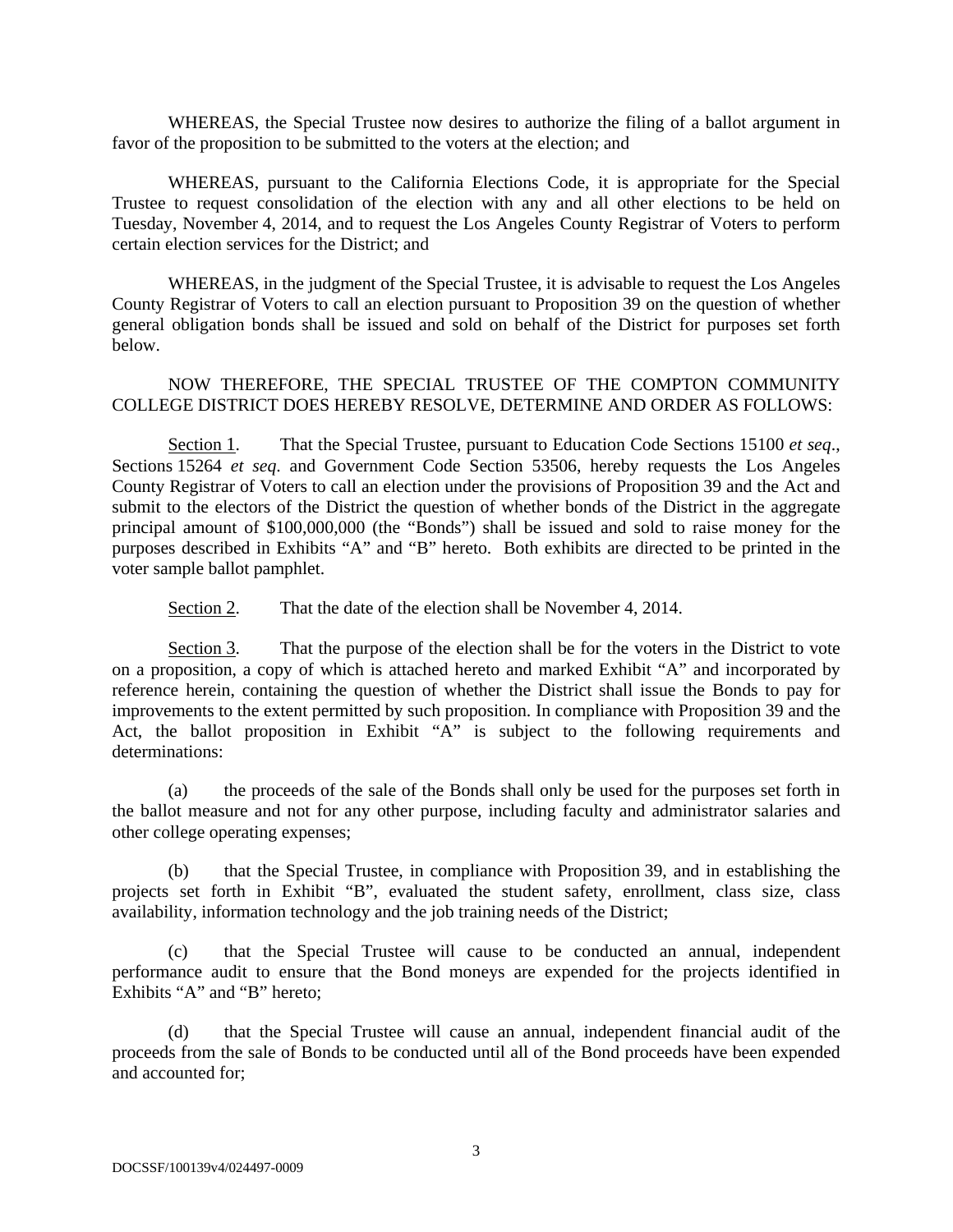(e) that the Special Trustee will cause the appointment of a Citizens' Bond Oversight Committee in compliance with Education Code Section 15278 no later than 60 days after the Special Trustee enters the election results in its minutes pursuant to Education Code Section 15274. The Citizens' Bond Oversight Committee shall initially consist of at least seven (7) members and at no time consist of less than seven (7) members, with the possible exception of brief periods to fill any unexpected vacancies. The Citizens' Bond Oversight Committee may not include any employee or official of the District or any vendor, contractor or consultant of the District. The Citizens' Bond Oversight Committee shall include, among others, the following: One (1) member who is active in a business organization representing the business community located within the District; One (1) member who is active in a senior citizens' organization; One (1) member who is active in a bona fide taxpayer association. In furtherance of its specifically enumerated purposes, the Citizens' Bond Oversight Committee may engage in any of the following activities relating solely and exclusively to the expenditure of the Proposition 39 bond proceeds:

(i) Receive and review copies of the annual, independent financial and performance audits performed by independent consultant(s);

(ii) Inspect District facilities and grounds to ensure that Proposition 39 bond revenues are expended in compliance with applicable law;

(iii) Receive and review copies of all scheduled maintenance proposals or plans developed by the District;

(iv) Review efforts of the District to maximize Proposition 39 bond revenues by implementing cost-saving programs; and

(f) that the tax levy authorized to secure the bonds of this election shall not exceed the Proposition 39 limits per \$100,000 of taxable property in the District when assessed valuation is projected by the District to increase in accordance with Article XIIIA of the California Constitution.

Section 4. That the authority for ordering the election is contained in Education Code Sections 15100 *et seq.*, 15340 *et seq.* and 15264 *et seq.* and Government Code Section 53506.

Section 5. That the authority for the specifications of this election order is contained in Section 5322 of the Education Code.

Section 6. That the Los Angeles County Registrar of Voters and the Los Angeles County Board of Supervisors are hereby requested to consolidate the election ordered hereby with any and all other elections to be held on November 4, 2014 within the District.

Section 7. That this Resolution shall stand as the "order of election" to the Los Angeles County Registrar of Voters to call an election within the boundaries of the District on November 4, 2014.

Section 8. That the Chief Executive Officer is hereby directed to send a certified copy of this Resolution to the Los Angeles County Registrar of Voters no later than August 8, 2014.

Section 9. That the Bonds shall be issued pursuant to Section 15300 *et seq.* of the Education Code or pursuant to Section 53506 of the Government Code. The maximum rate of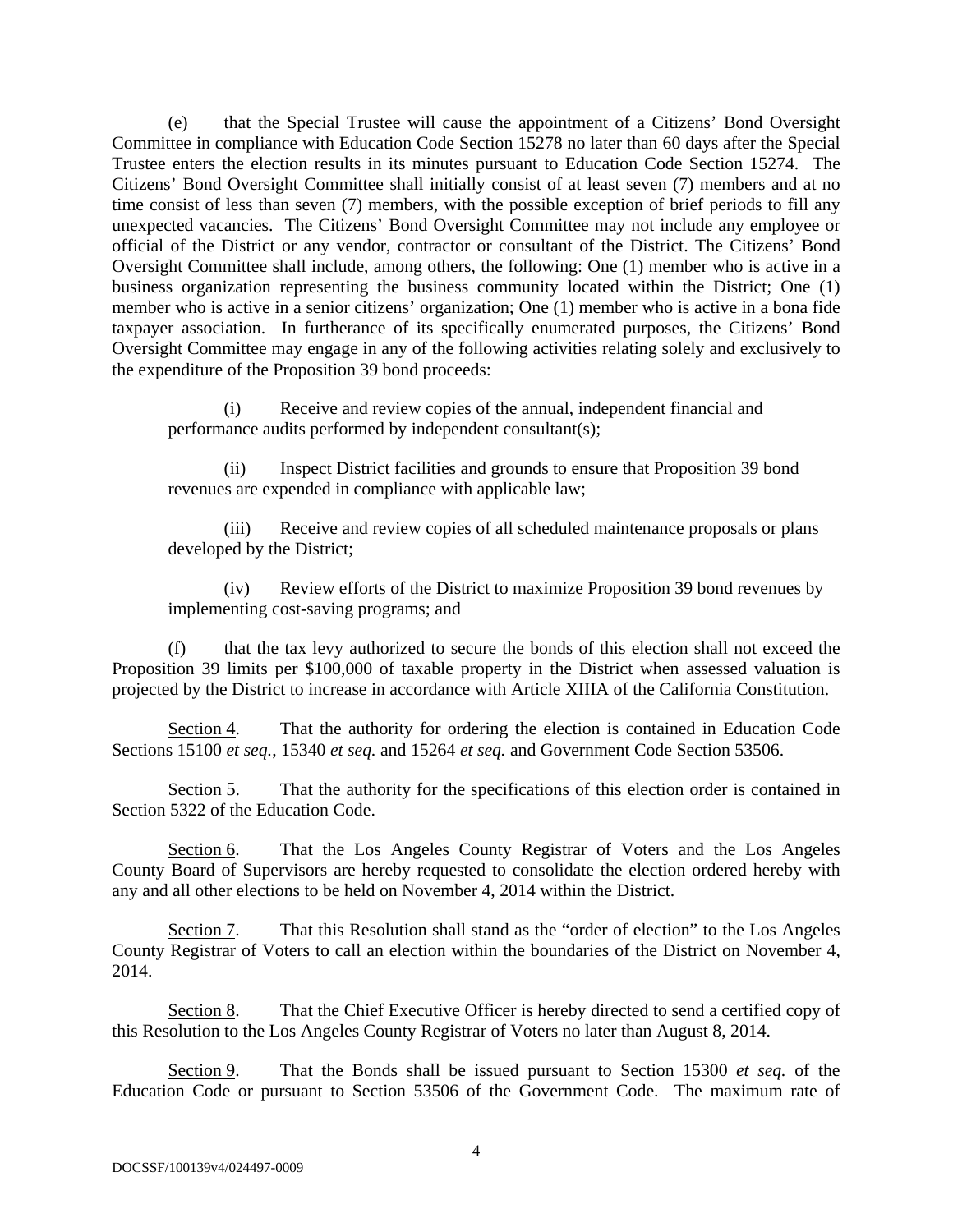interest on any Bond shall not exceed the maximum rate allowed by Education Code Sections 15140 to 15143, as modified by Government Code Section 53531.

Section 10. That the Special Trustee requests the governing body of any such other political subdivision, or any officer otherwise authorized by law, to partially or completely consolidate such election and to further provide that the canvass be made by any body or official authorized by law to canvass the returns of the election, and that the Special Trustee consents to such consolidation. The Special Trustee further authorizes the submission of a tax rate statement and primary and rebuttal arguments, as appropriate, to be filed with the Los Angeles County Registrar of Voters by the established deadlines.

Section 11. Pursuant to Section 5303 of the Education Code and Section 10002 of the Elections Code, the Board of Supervisors of Los Angeles County is requested to permit the Registrars of Voters to render all services specified by Section 10418 of the Elections Code relating to the election, for which services the District agrees to reimburse Los Angeles County, such services to include the publication of a Formal Notice of School Bond Election and the mailing of the sample ballot and tax rate statement (described in Section 9401 of the Elections Code) pursuant to the terms of Section 5363 of the Education Code and Section 12112 of the Elections Code.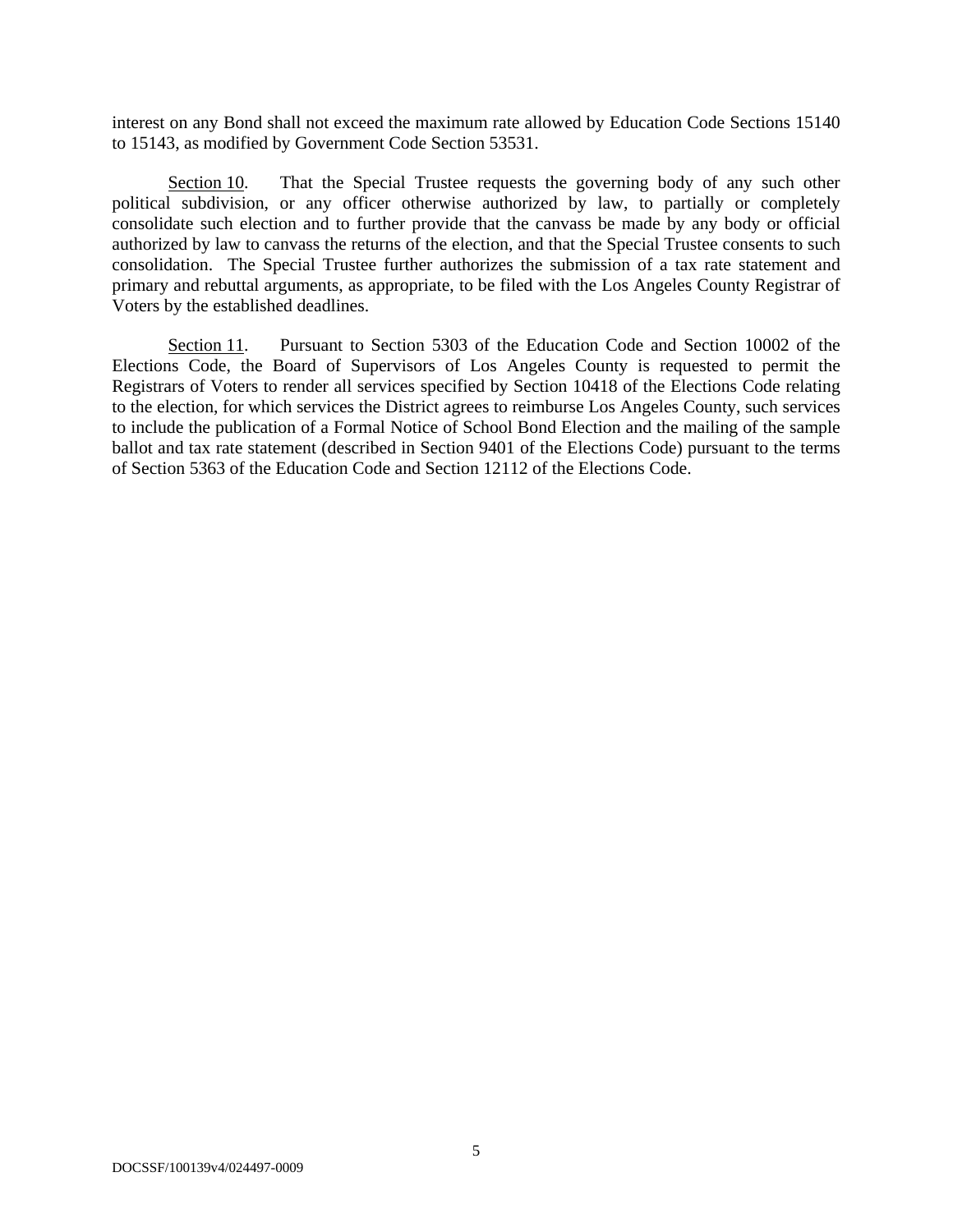ADOPTED, SIGNED AND APPROVED this 15<sup>th</sup> day of July, 2014.

By

Thomas Henry, Special Trustee of Compton Community College District

STATE OF CALIFORNIA )

LOS ANGELES COUNTY )

I, Dr. Keith Curry, Chief Executive Officer of the Compton Community College District, do hereby certify that the foregoing is a true and correct copy of Resolution No. #07-15-2014A, which was duly adopted by the Special Trustee of the Compton Community College District at meeting thereof held on the  $15<sup>th</sup>$  day of July, 2014, and that it was so adopted by the following vote:

AYES:

NOES:

ABSENT:

ABSTENTIONS:

 $By$ <sub>\_\_\_\_</sub>

Chief Executive Officer Compton Community College District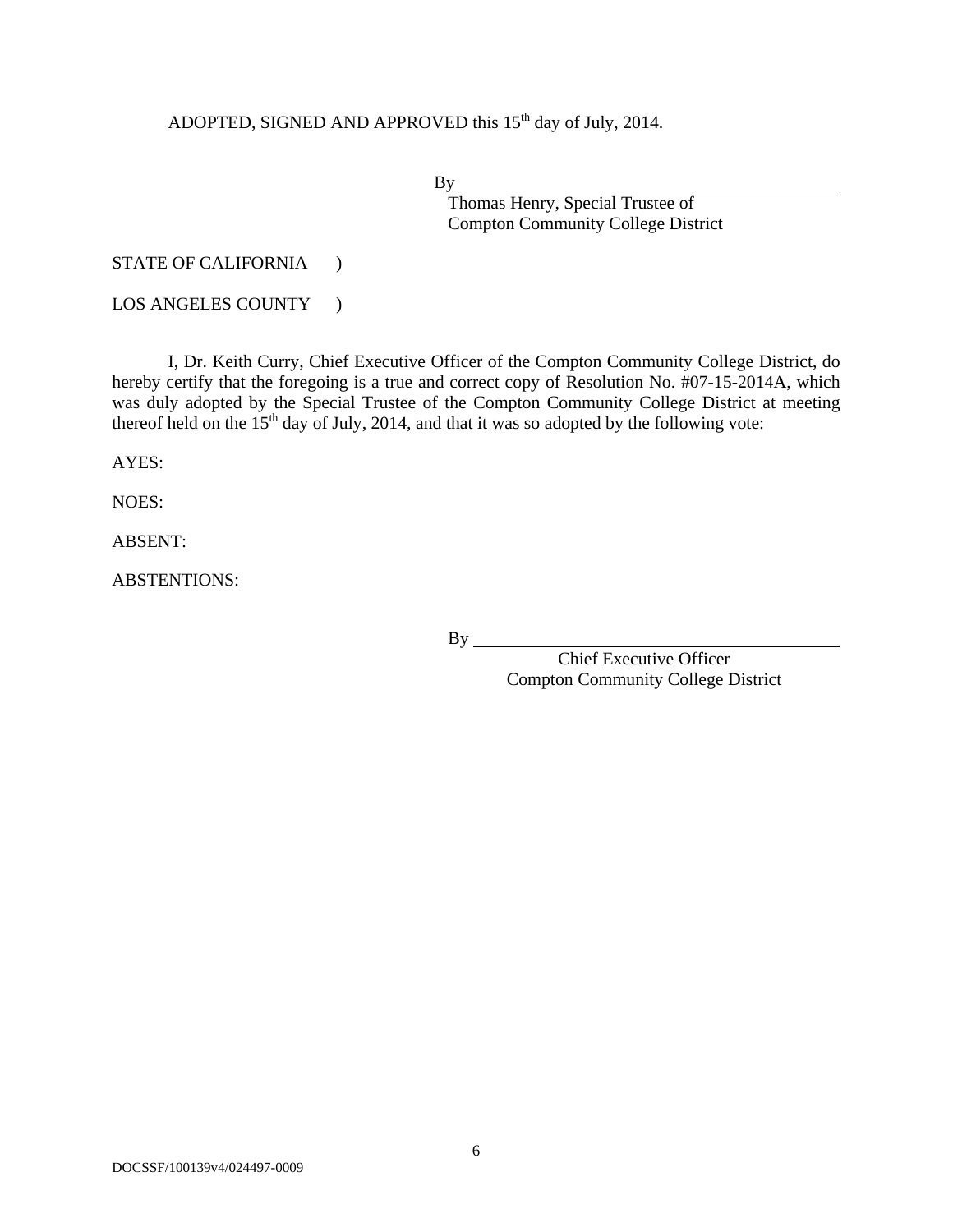### EXHIBIT A

"COMPTON COMMUNITY COLLEGE DISTRICT CLASSROOM REPAIR, JOB TRAINING/ CAMPUS SAFETY MEASURE. To update aging classrooms/buildings, prepare students/returning veterans for good-paying jobs/university transfer, repair deteriorating gas/sewer lines, electrical wiring/leaky roofs, improve classroom technology, handicapped accessibility, science labs, nursing, paralegal, automotive/other career education programs, upgrade campus safety/security, repair, construct/acquire facilities, sites/equipment, shall Compton Community College District issue \$100 million in bonds at legal rates, with independent financial audits, and all funds used locally?"

Bonds - Yes Bonds - No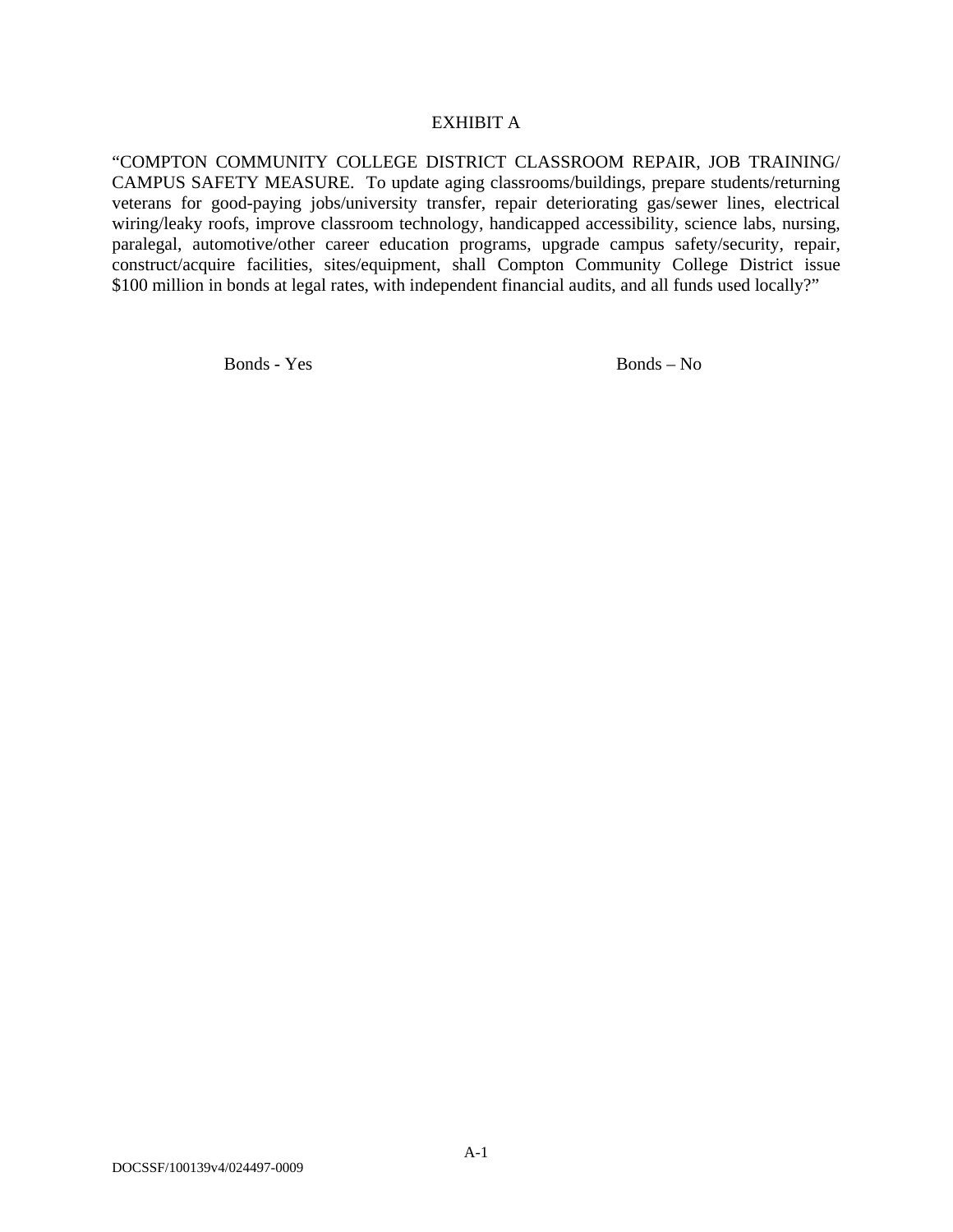#### EXHIBIT B

### FULL TEXT BALLOT PROPOSITION

## COMPTON COMMUNITY COLLEGE DISTRICT BOND MEASURE ELECTION NOVEMBER 4, 2014

"COMPTON COMMUNITY COLLEGE DISTRICT CLASSROOM REPAIR, JOB TRAINING/ CAMPUS SAFETY MEASURE. To update aging classrooms/buildings, prepare students/returning veterans for good-paying jobs/university transfer, repair deteriorating gas/sewer lines, electrical wiring/leaky roofs, improve classroom technology, handicapped accessibility, science labs, nursing, paralegal, automotive/other career education programs, upgrade campus safety/security, repair, construct/acquire facilities, sites/equipment, shall Compton Community College District issue \$100 million in bonds at legal rates, with independent financial audits, and all funds used locally?"

Bonds - Yes Bonds - No

#### **PROJECTS**

The Compton Community College District, to be responsive to the needs of its community, evaluated the Compton Center's urgent and critical facility needs, and its capacity to provide local students, and Veterans with support facilities, an affordable education and to prepare them for transfer to four-year colleges and for good-paying jobs. Safety issues, job training, class offerings and availability, and information and computer technology infrastructure were each considered, in developing the scope of projects to be funded. In identifying the scope of projects, the District has prioritized **improving job training programs** and facilities that will help students prepare for and find jobs in automotive technology, aerospace, nursing, paralegal and other in-demand careers that require specific skills**,** and **basic repairs to facilities** which support an affordable education, so that the Compton Center will be an effective place for learning. The District has concluded that if these facility needs were not addressed now, the Compton Center would be unable to remain competitive in preparing students for jobs in high demand industries and university transfer. The longer they waited to repair and upgrade the Compton Center, the more expensive it would be. **In implementing the projects the District determines that the Compton Community College District shall:**

- **(i) Repair or replace leaky roofs, outdated electrical wiring deteriorating gas, electrical and sewer lines;**
- **(ii) Prepare students and workers for good -paying jobs;**
- **(iii) Enhance and maintain nursing, paralegal, automotive and other career programs;**
- **(iv) Provide affordable, low-cost, high quality education needed to successfully transfer to four-year universities; and**
- **(v) Improve fire safety and security on campus.**
- **(vi) Adhere to stringent fiscal accountability safeguards including:** 
	- **(a) Require annual financial audits,**
	- **(b) Require citizens' oversight of all funds,**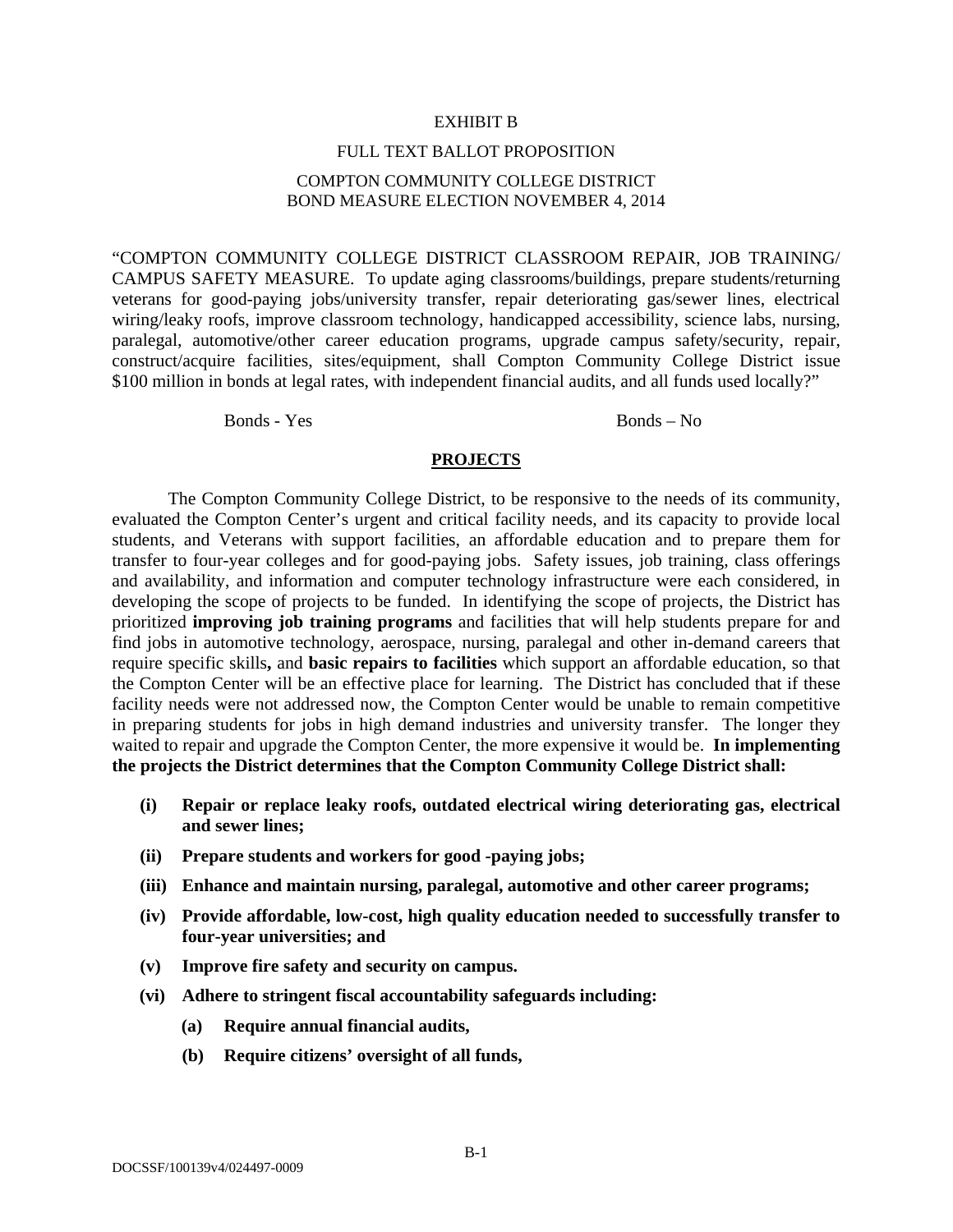# **(c) ALL FUNDS WILL BE SUBJECT TO LOCAL CONTROL AND WILL REMAIN LOCAL AT THE COMPTON COMMUNITY COLLEGE DISTRICT.**

The following types of projects are authorized to be undertaken at the District:

# **Academic Facility Upgrade Projects to Help Students, Transfer to Four-Year Universities or be Trained For Good-Paying Jobs**

**Goal and Purpose: Ensuring students, and veterans are either prepared for transfer to University of California or State college systems or trained for in-demand, good paying jobs are major objectives of the Compton Center.** 

**Compton Center provides essential job training and workforce preparation for students of all ages, and local residents who want to learn new skills to compete for better paying jobs in this tough economy. This measure will expand access to the training programs that will help students prepare and find jobs in automotive technology, aerospace, nursing, paralegal, early childhood education and other in-demand careers that require specific skills.** 

**Since the cost of attending a public university has risen to as much as six (6) times that of attending the Compton Center, students rely on the Compton Center to save as much as \$35,000 in tuition on their way to a four-year degree. Therefore, keeping the Compton Community College District facilities upgraded will best serve all local residents, and their families who rely on the Compton Center to earn college credits, certificates and job skills at a reasonable price:** 

- **Upgrade and expand facilities for career training in well-paying careers and transfer to universities.**
- Expand course opportunities, classrooms and instructional facilities in nursing, paralegal, automotive and other career education programs, and core academic facilities.
- **Expand facilities to provide career training and support services to returning veterans seeking training or retraining to reenter the workforce.**
- Upgrade outdated science, math and computer labs and expand College facilities providing instruction in Science, Technology, Engineering and Math (STEM).
- Upgrade classroom technology and infrastructure to improve computer technology.
- Upgrade outdated job-training classrooms, labs and equipment to provide all students with opportunities to learn job skills.
- Construct a public safety facility.
- Update or replace aging facilities.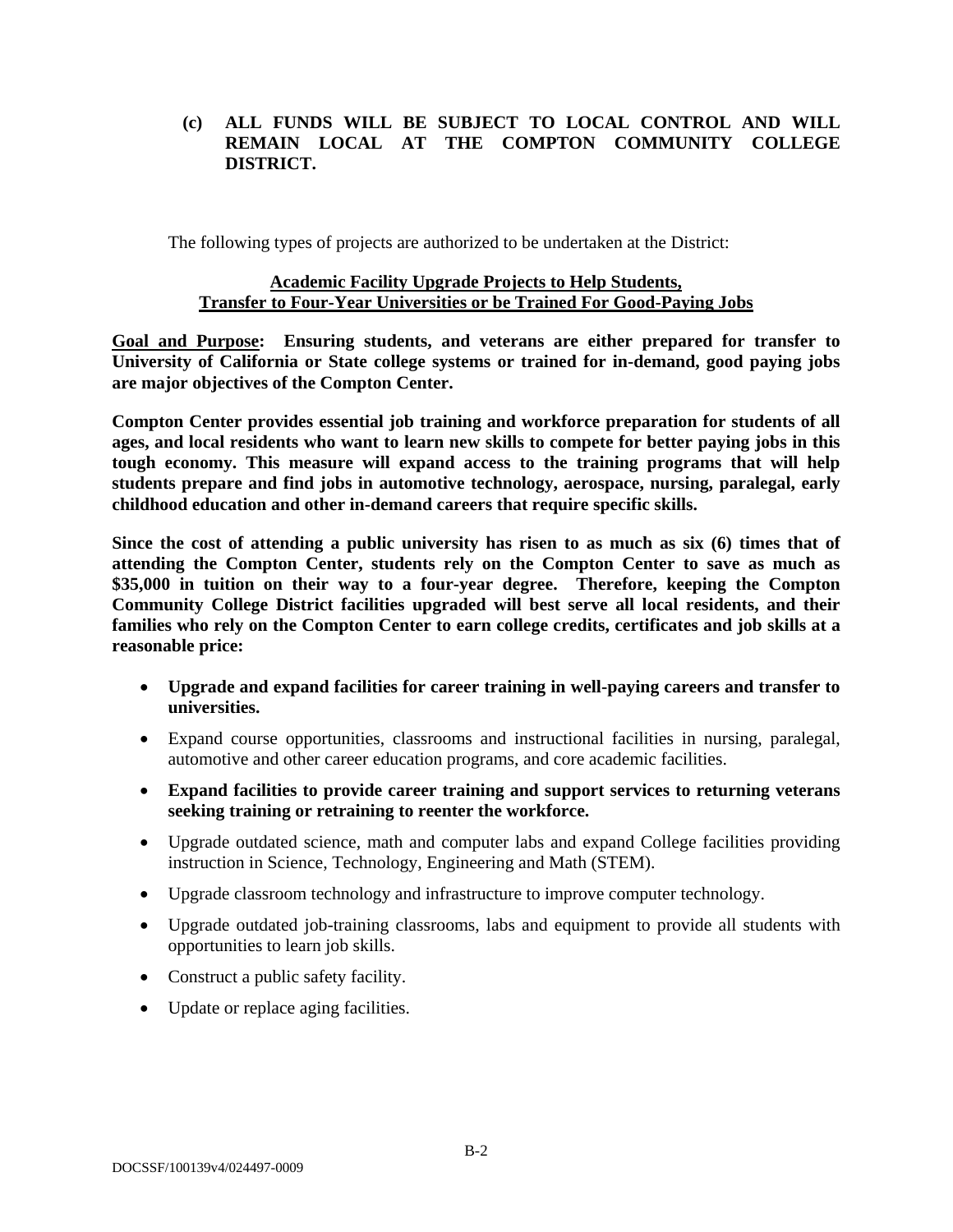## **Repair and Construction Projects to Provide Greater Access to an Affordable Education**

**Goal and Purpose: Much of Compton Community College District campus was built over sixty years ago in the 1950s, and many buildings, classrooms, science labs and job training equipment are deteriorating and outdated. This measure will address urgent and basic repairs such as upgrading electrical systems, gas and sewer lines, fixing leaky roofs, repairing bathrooms and replacing outdated plumbing and wiring to make our local college clean and safe for learning.** 

- Ensure buildings are accessible for the disabled.
- **Repair deteriorating gas, electrical and sewer lines and leaky roofs**.
- Upgrade aging roofs, bathrooms and disabled accessibility, repair floors, walkways, lighting and electrical systems.
- Construct more classroom space.
- Remove asbestos and lead paint.
- Upgrade campus facilities to provide improved access, including road and parking upgrades to **improve safety**, access and traffic flow.
- **Upgrade fire safety equipment**.
- Improve heating, ventilation, insulation, doors, lighting, and windows to increase energy efficiency and save money.
- **Upgrade** outdated **electrical** systems and **wiring** for computer technology and Internet access.
- Renovate, repair or replace outdated laboratories, classrooms, training centers and support facilities.
- Improve emergency communications systems.
- Upgrade and replace classroom instructional equipment.
- Improve **campus safety and security,** emergency preparedness, and security systems, including lighting, fencing, smoke detectors, fire alarms and sprinklers, gas and sewer lines.
- Repair and **earthquake retrofit** classrooms.

\* \* \*

# **FISCAL ACCOUNTABILITY**

This bond measure has strict accountability requirements including (a) an independent Citizens' Oversight Committee with representation from throughout our region; (b) annual financial audits to make sure money is being spent as promised; (c) no money from this measure will go towards salaries or pensions, and (d) all money will stay local and cannot be taken by Sacramento politicians.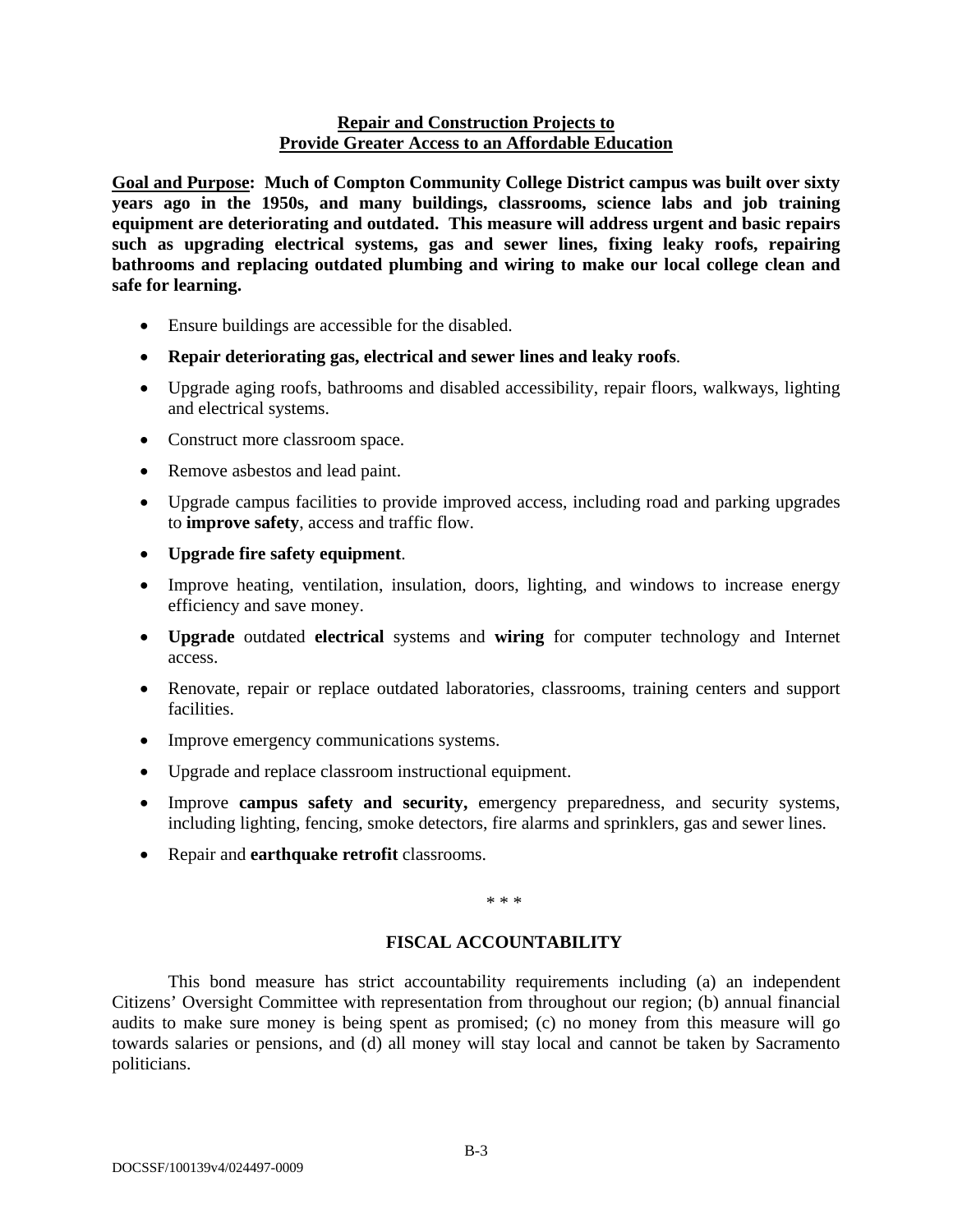1. NO ADMINISTRATOR SALARIES. PROCEEDS FROM THE SALE OF THE BONDS AUTHORIZED BY THIS PROPOSITION SHALL BE USED ONLY FOR THE ACQUISITION, CONSTRUCTION, RECONSTRUCTION, REHABILITATION, OR REPLACEMENT OF SCHOOL FACILITIES, INCLUDING THE FURNISHING AND EQUIPPING OF SCHOOL FACILITIES, AND NOT FOR ANY OTHER PURPOSE, INCLUDING TEACHER AND COLLEGE ADMINISTRATOR SALARIES, PENSIONS AND OTHER OPERATING EXPENSES.

2. **FISCAL ACCOUNTABILITY. THE EXPENDITURE OF BOND MONEY ON THESE PROJECTS IS SUBJECT TO STRINGENT FINANCIAL ACCOUNTABILITY REQUIREMENTS. BY LAW, PERFORMANCE AND FINANCIAL AUDITS WILL BE PERFORMED ANNUALLY, AND ALL BOND EXPENDITURES WILL BE MONITORED BY AN INDEPENDENT CITIZENS' BOND OVERSIGHT COMMITTEE TO ENSURE THAT FUNDS ARE SPENT AS PROMISED AND SPECIFIED. THE CITIZENS' OVERSIGHT COMMITTEE MUST INCLUDE, AMONG OTHERS, REPRESENTATION OF A BONA FIDE TAXPAYERS ASSOCIATION, A BUSINESS ORGANIZATION AND A SENIOR CITIZENS ORGANIZATION. NO DISTRICT EMPLOYEES OR VENDORS ARE ALLOWED TO SERVE ON THE CITIZENS' BOND OVERSIGHT COMMITTEE.**

3. BOND ISSUANCE LIMITS.

priorities.

(a) No bonds shall be issued until the Board has established specific project

(b) Bonds must be phased in over time so that project success can be determined before more bonds are issued.

 (c) Bonds must have a term not longer than the useful life of the project or equipment being financed.

 (d) The availability of State matching funds shall be considered in selecting projects.

\* \* \*

The listed projects will be completed as needed. Each project is assumed to include its share of furniture, equipment, architectural, engineering, and similar planning costs, program/project management, staff training expenses and a customary contingency. In addition to the listed projects stated above, authorized projects also include the acquisition of a variety of instructional, maintenance and operational equipment, including the reduction or retirement of outstanding lease obligations and interim funding incurred to advance fund projects from payment of the costs of preparation of all facility planning, facility studies, assessment reviews, facility master plan preparation and updates, environmental studies (including environmental investigation, remediation and monitoring), design and construction documentation, and temporary housing of dislocated college activities caused by construction projects. In addition to the projects listed above, repair, renovation and construction projects may include, but not be limited to, some or all of the following: renovation of student and staff restrooms; replace aging electrical and plumbing systems; repair and replacement of heating and ventilation systems; upgrade of facilities for energy efficiencies, including photovoltaic/solar installations; repair and replacement of worn-out and leaky roofs, windows, walls doors and drinking fountains; removal of outdated buildings and construction of new